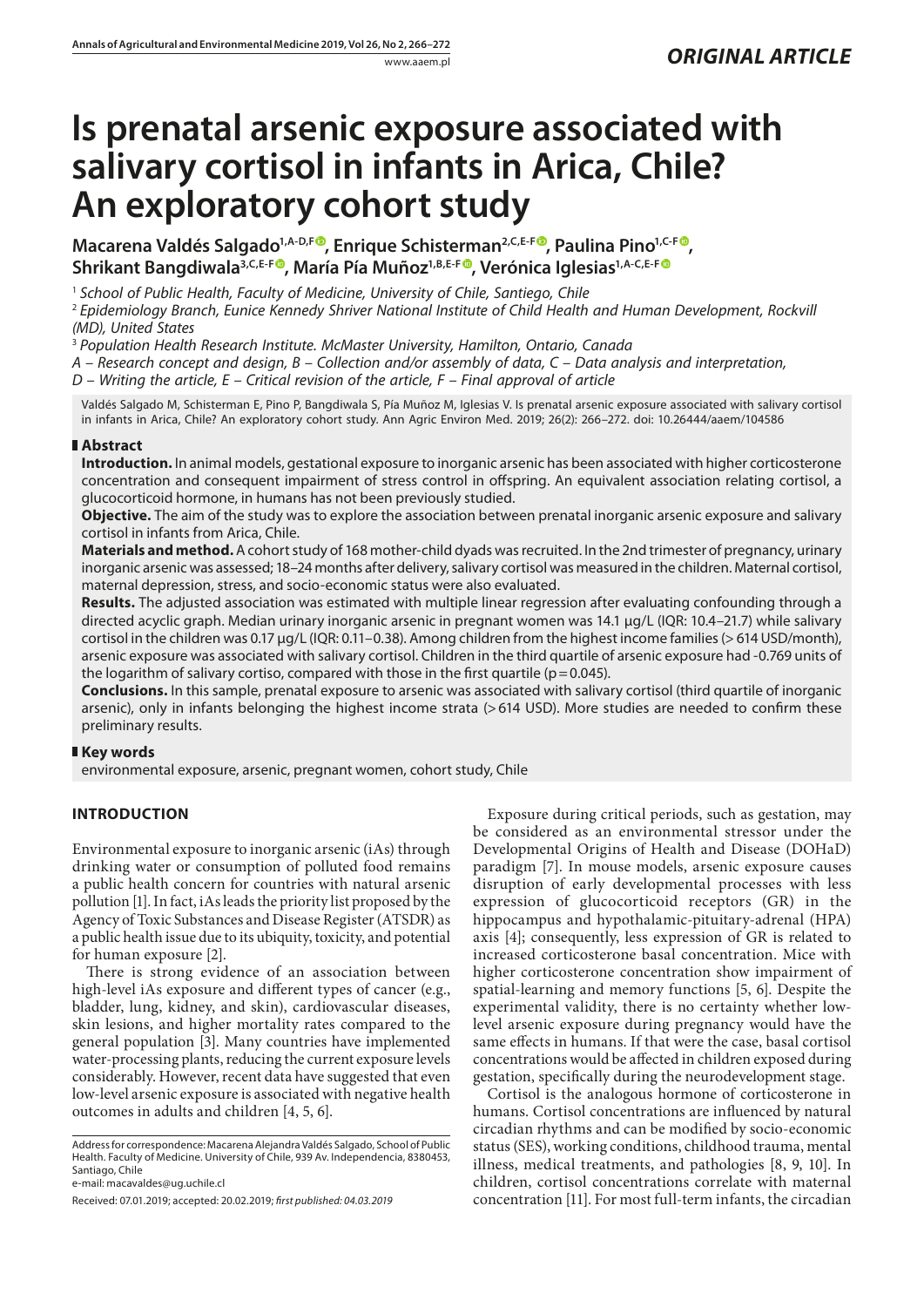rhythm of cortisol is fully developed after the first year of life [12], implying that age must be taken into account when studying children's cortisol.

## **OBJECTIVE**

The aim of this study was to explore the association between prenatal iAs exposure and salivary cortisol in a cohort of infants, and compare human findings with experimental evidence studied on mice. Additionally, the modifying effect of SES on the relationship between arsenic and cortisol was examined. The infants in this study were born in Arica, a city in the north of Chile, with a history of natural and anthropogenic arsenic pollution [13]. A recent study showed a broad low-level iAs variability in this area [14], which made the exploration of the effect of arsenic exposure on cortisol feasible.

#### **MATERIALS AND METHOD**

A prospective cohort of pregnant women between their thirteenth and twenty-eighth week of gestation was recruited. The sampling frame was comprised of 591 women who accessed health services in public health centres in Arica, Chile; all women with a singleton pregnancy were invited to participate. In total, 242 women invited to be part of the study accepted, signed an informed consent, completed a sociodemographic and health history questionnaire, and provided a urine sample. The research protocol, questionnaires, and consent forms were reviewed and approved by the Ethical Committee of the Faculty of Medicine of the University of Chile in Santiego (Project Nº 069–2014).

Each woman was asked to provide a urine sample to assess iAs exposure between June – October 2013. Using pre-labeled urine containers, the samples were collected at their home, stored frozen, and sent to Trace Metals Core Laboratory of Columbia University in New York, USA. Urine iAs was determined by high-performance liquid chromatography with inductively coupled plasma mass spectrometry (HPLC-ICPMS), separating and quantifying each of the following metabolites: arsenocholine, arsenobetaine, arsenate (AsV), arsenite (AsIII), monomethylarsonic acid (MMA), and dimethylarsinic acid (DMA). Total urinary iAs was considered as the sum of AsV, AsIII, MMA, and DMA. No value was under the limit of detection.

**Salivary cortisol collection and analysis in infants.** Families were contacted when children were between 18–24 months old; this period was chosen since younger children have greater variability of cortisol concentration [15]. Fieldwork was conducted between July – October 2015. Trained staff took salivary samples from infants and mothers between 09:00–12:00 in a previously scheduled visit. A swab was placed in the child's mouth for 60 seconds and then transported and frozen in a swap storage tube, following the manufacturer's protocol. The same procedure was followed with mothers [16].

Each salivary sample was thawed and centrifuged before analysis. Cortisol concentration was measured using an expanded range high sensitivity salivary cortisol ELISA Salimetric kit. Sample analyses were performed at the

Biotechnology Laboratory of Bernardo O'Higgins at the University of Chile in Santiago, Chile. All samples were analyzed in duplicates.

In a previous pilot study, a test was performed to determine salivary cortisol variability, the reproducibility of the sampling and analytical technique in the same age group. The distribution of salivary cortisol was asymmetric with a median of 0.15 µg/dL (min: 0.073; max: 0.266). Duplicate sampling showed a concordance index (rho) of 0.73, while duplicate analytical technique reached 0.96.

**Covariates.** A theoretical causal framework between arsenic exposure during pregnancy and salivary cortisol in infants was developed based on previous literature (Fig. 1), using the directed acyclic graph (DAG) approach. The potential pathway between prenatal arsenic exposure and salivary cortisol in infants was based on murine models proposed by Martínez and Allan [4, 5, 6]. Reduced expression of glucocorticoid receptor (GR) was demonstrated in mice exposed to arsenic during gestation. Decreased hippocampal GR levels were associated with increased basal plasma corticosterone levels in mice exposed prenatally to arsenic. The same mechanism is proposed for children, expecting a slight increase in basal concentration of cortisol during the neurodevelopment stage. As a negative feedback loop was not reported in mouse offspring, it was also assumed that this physiological mechanism would not be active in children, experiencing smooth increases in cortisol due to gestational exposure to iAs. Additionally, other variables related to cortisol control that could open back-door paths and confound the relationship between the arsenic exposure and cortisol in infants were considered: socio-economic status, having had a stressful pregnancy, mother's depression, and cortisol in mothers.



**Figure 1.** Proposed DAG for the arsenic-cortisol association

Socio-demographic information, such as monthly family income (< 307 USD, 307–614 USD, >614 USD), mother's educational level (years of education), ethnicity (mixed-race, Aymara or other) and occupation (student, homemaker, paid work) were obtained via in-person questionnaires during the first visit. Mothers reported having had a stressful pregnancy (very low or low, moderate, high or very high) and history of depression (medical diagnosis) in a second home visit the year after delivery.

For saliva collection, the time of collection, gender and age of infants, and corticoid use (both the infant and the mother) were registered. Additionally, the α-amylase activity (U/mL) was used to rule-out the autonomic nervous system activation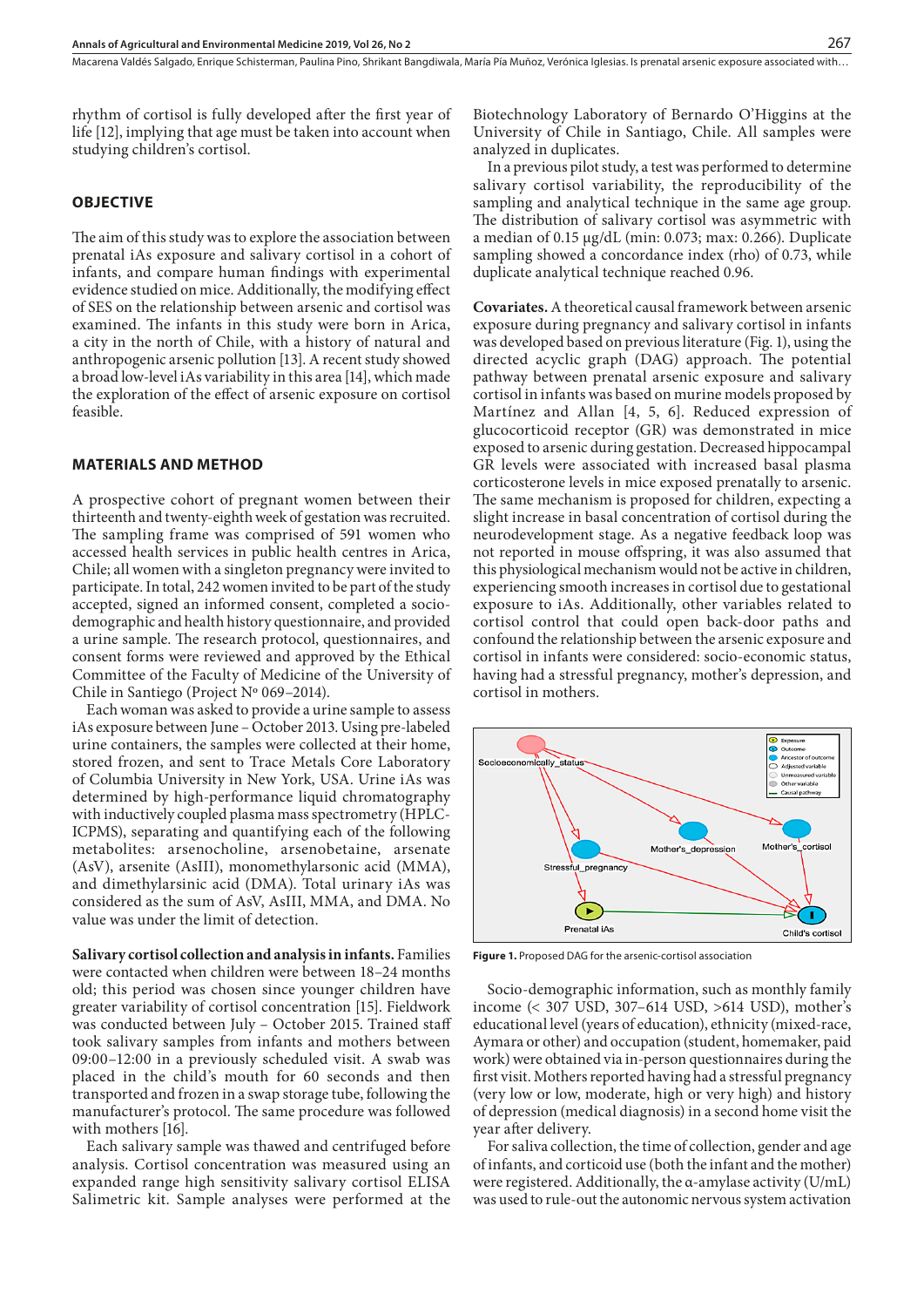Macarena Valdés Salgado, Enrique Schisterman, Paulina Pino, Shrikant Bangdiwala, María Pía Muñoz, Verónica Iglesias, Is prenatal arsenic exposure associated with...

due to the sample collection process as a source of stress [17]. α-amylase activity varies between 3.1–423.1 U/mL in healthy populations, according to the manufacturer (Salimetrics, LLC.).

**Statistical analyses.** Univariate analyses included central and dispersion measures for continuous variables (median and interquartile range), and frequencies for categorical variables. Bivariate comparison of urinary iAs or salivary cortisol concentration among covariates were performed using nonparametric tests (Mann-Whitney and Kruskal–Wallis test). Given the non-linear relationship between total urinary iAs and salivary cortisol, arsenic exposure was categorized into quartiles, and salivary cortisol was transformed using the natural logarithm.

Multiple linear regression was used to estimate the effect of prenatal arsenic exposure on the cortisol concentration in infants. Maternal cortisol, a stressful pregnancy, and depression were controlled in the multiple regression analyses; these were considered as potential back-door covariates (Fig. 1) [18, 19]. In addition, the DAG in this study reflected the conceptual framework of the social determinants of health inequalities: poor working conditions, work overload, poor material conditions, and social vulnerability realities [20], which have been linked to changes in the cortisol concentration [21, 22, 23]. In children, a useful proxy for socio-economic status is the monthly family income, which was considered as a potential modifier of the association between arsenic exposure and cortisol concentration.

The goodness of fit of the linear regression model was evaluated considering:

1) multi-collinearity analysis using a variance inflation factor;

- 2)outlier detection through Cook's distance and leverage against residual squared plot;
- 3)normality residual analysis using Kernel density plot, Shapiro-Wilk test, and quantile-quantile plots.

A sensitivity analysis was performed to evaluate the robustness of the regression coefficients. Missing data on salivary cortisol ( $n=74$ ) were ascribed by multiple imputation procedures, and coefficients for linear regression models with and without imputation were contrasted thereafter.

Epidata Entry v3.1 was used to create the database. Data were entered in duplicate to avoid typing errors and conduct quality control checks. Stata IC v12.0 was used for all analyses.

#### **RESULTS**

Between 2013–2015, data collection was completed for 168 infants from the initially enrolled 242 pregnant women. Seventy-four participants dropped-out during the follow-up. Three stillbirths and 30 withdrawals (3 refused to continue, 10 moved out of town, and 17 were not available after 3 home visits) occurred during the first year; an additional 41 subjects were lost in the 2nd year. Baseline characteristics are shown in Table 1.

**Urinary iAs in pregnancy.** The distribution of total urinary iAs and each arsenical species were asymmetric with a positive bias; the median was 14.1 µg/L (Interquartile Range, IQR: 10.4–21.7). The most prevalent species was DMA. According to the occupational cut-off for arsenic exposure

**Table 1.** Baseline characteristics of 168 participants, Arica 2013

|                                                 | n(%)       | Median (IQR1) |
|-------------------------------------------------|------------|---------------|
| <b>Infant Age (months)</b>                      |            | $21(20-23)$   |
| Infant gender                                   |            |               |
| Female                                          | 85 (50.9)  |               |
| Male                                            | 82 (49.1)  |               |
| <b>Gestational age (weeks)</b>                  |            | 39 (39-40)    |
| <b>Maternal age (years)</b>                     |            | $25(21-30)$   |
| Maternal education (years of total education)   |            | $12(12-14)$   |
| <b>Maternal Ethnicity</b>                       |            |               |
| Mixed-raced                                     | 113 (67.7) |               |
| Aymara                                          | 47 (28.1)  |               |
| Other                                           | 7(4.2)     |               |
| <b>Monthly family Income</b>                    |            |               |
| $<$ 307 USD                                     | 63 (38.2)  |               |
| 307-614 USD                                     | 70 (42.4)  |               |
| > 614 USD                                       | 32 (19.4)  |               |
| <b>Maternal Occupation</b>                      |            |               |
| Student                                         | 40 (25.0)  |               |
| Housewife                                       | 76 (47.5)  |               |
| Remunerated job                                 | 44 (27.5)  |               |
| <b>Stressful pregnancy</b>                      |            |               |
| Very low or low                                 | 54 (33.1)  |               |
| Moderate                                        | 84 (51.5)  |               |
| High or very high                               | 25 (15.4)  |               |
| Maternal depression diagnosed by medical doctor |            |               |
| Yes                                             | 37 (22.7)  |               |
| No                                              | 126 (77.3) |               |

1 Interquartile Range: Centile 25 – Centile 75.

[13], 14 samples (8.3%) were above 35 µg/L. Infant gender (p=0.140), mother's education level (P=0.960), and cortisol in mothers (P=0.732) were independent of urinary iAs. Family income, occupation, ethnicity, stressful pregnancy, and maternal depression were not associated with urinary iAs concentration (Tab. 2).

**Salivary cortisol in infants.** Salivary cortisol distribution was skewed with a positive bias. The median was 0.17 µg/dL (IQR: 0.11–0.38) with minimum and maximum values of 0.0096 µg/dL and 1.3 µg/dL, respectively. α-amylase activity, a biomarker for acute stress in infants, and educational level in mothers were independent of cortisol concentration  $(P = 0.196$  and  $P = 0.683$ , respectively). There were no differences between males and females regarding cortisol concentration (P=0.572).

Maternal cortisol concentration (used as a biomarker for stress) was linearly correlated with cortisol concentrations in infants  $(r=0.791; P<0.0001)$ . Family income, ethnicity, occupation, stressful pregnancy, and diagnosed depression were not associated with salivary cortisol (Tab. 3).

**Association between urinary iAs and salivary cortisol in infants.** In multiple linear regression analyses, the relationship between urinary iAs and salivary cortisol varied according to family income (Tab. 3). In infants belonging to the < 307 USD family income stratum and between 307–614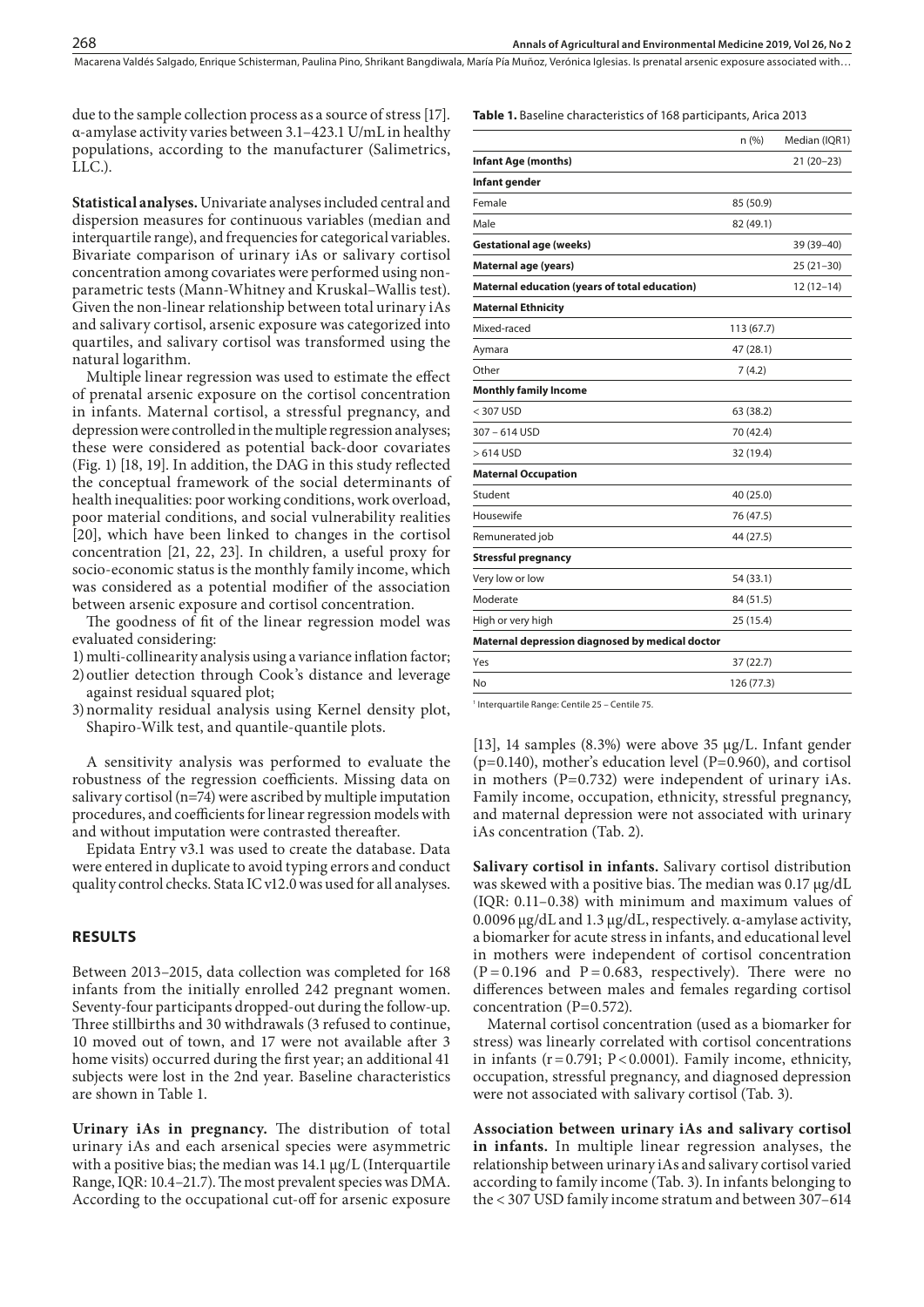Macarena Valdés Salgado, Enrique Schisterman, Paulina Pino, Shrikant Bangdiwala, María Pía Muñoz, Verónica Iglesias . Is prenatal arsenic exposure associated with…

**Table 2.** Urinary iAs concentration in 168 pregnant women (Arica, 2013) and salivary cortisol concentration in 168 infants (Arica, 2015) by covariates

| <b>Covariates</b>                                | iAs µg/L<br>Median (IOR <sup>1</sup> ) | P     | Cortisol µg/dL<br>Median (IOR <sup>1</sup> ) | P     |  |
|--------------------------------------------------|----------------------------------------|-------|----------------------------------------------|-------|--|
| <b>Monthly family Income</b>                     |                                        |       |                                              |       |  |
| $<$ 307 USD                                      | 14.6 (10.4-21.7)                       | 0.923 | $0.174(0.121 - 0.392)$                       | 0.515 |  |
| $307 - 614$ USD                                  | 14.0 (10.5 - 23.0)                     |       | $0.145(0.098 - 0.365)$                       |       |  |
| $>614$ USD                                       | 14.4 (11.5-20.8)                       |       | $0.196(0.117 - 0.402)$                       |       |  |
| <b>Ethnicity</b>                                 |                                        |       |                                              |       |  |
| Mixed-race                                       | 13.8 (10.4-20.9)                       | 0.395 | 0.179 (0.115-0.382)                          | 0.240 |  |
| Aymara                                           | $15.4(11.1 - 22.6)$                    |       | 0.170 (0.104-0.408)                          |       |  |
| Other                                            | 18.3 (9.3-28.3)                        |       | $0.127(0.104 - 0.150)$                       |       |  |
| <b>Occupation</b>                                |                                        |       |                                              |       |  |
| Student                                          | 14.2 (10.0-21.7)                       | 0.755 | $0.181(0.111 - 0.439)$                       | 0.743 |  |
| Housewife                                        | 13.9 (11.8-20.8)                       |       | $0.165(0.092 - 0.426)$                       |       |  |
| Remunerated job                                  | 15.0 (10.5-23.0)                       |       | $0.167(0.118 - 0.329)$                       |       |  |
| <b>Stressful pregnancy</b>                       |                                        |       |                                              |       |  |
| Very low or low                                  | 14.5 (10.4-25.5)                       | 0.955 | $0.165(0.113 - 0.320)$                       | 0.219 |  |
| Moderate                                         | 14.6 (10.5 - 20.2)                     |       | $0.247(0.111 - 0.641)$                       |       |  |
| High or very high                                | $12.8(10.0 - 16.0)$                    |       | $0.156(0.102 - 0.248)$                       |       |  |
| <b>Depression diagnosed by</b><br>medical doctor |                                        |       |                                              |       |  |
| Yes                                              | 14.7 (10.8-26.2)                       | 0.452 | $0.172(0.124 - 0.382)$                       | 0.383 |  |
| No                                               | 14.1 (10.0-21.0)                       |       | $0.164(0.110 - 0.337)$                       |       |  |

1 Interquartile Range: Centile 25 – Centile 75.

USD family income stratum, urinary iAs was not associated with salivary cortisol. Three outliers were detected using Cook's distance and leverage against the residual squared plot. Infants belonging to family income strata > 614 USD and exposed to a concentration between 14.08–21.70 μg/L of iAs had -0.769 μg/dL of the natural logarithm of salivary cortisol than those exposed to 2.05–10.43 μg/L of iAs during pregnancy ( $P = 0.045$ ).

In addition, the 3 stratified models showed a strong association between the natural logarithm of salivary cortisol in infants and salivary cortisol in mothers (P<0.001). The models for each family income strata did not show multicollinearity according to the variance inflation factor; residual means were close to zero, and residual distributions did not reject normality.

**Sensitivity analyses.** Regarding the 74 non-participants, the median urinary iAs concentration was slightly higher than that of the participants. The distributions of covariates which included years of education, ethnicity, family income, occupation, stressful pregnancy, diagnosed depression, child's gender, gestational age, and mother's age, were similar between participants and non-participants (Tab. 4). The results obtained in the stratified models with imputed data were consistent with the results without imputations (Tab. 5).

#### **DISCUSSION**

An association was observed between the  $3^{\rm rd}$  quartile of iAs concentration and the natural logarithm of salivary cortisol in infants belonging to the > 614 USD income stratum. The **Table 3.** Association between urinary iAs concentration and natural logarithm of salivary cortisol concentration, adjusted by covariable in each stratum of family income, Arica 2015

|                                        | Coef.    | 95% CI   |          | Ρ       |
|----------------------------------------|----------|----------|----------|---------|
| Monthly family income < 307 USD        |          |          |          |         |
| iAs quartile                           |          |          |          |         |
| $2.05 - 10.43$ µg/L                    | Ref.     |          |          |         |
| >10.43 – 14.08 μg/L                    | $-0.178$ | $-0.584$ | 0.228    | 0.383   |
| >14.08 – 21.70 μg/L                    | $-0.094$ | $-0.464$ | 0.277    | 0.614   |
| $>$ 21.70 - 69.3 µg/L                  | 0.271    | $-0.131$ | 0.672    | 0.182   |
| Depression diagnosed by medical doctor |          |          |          |         |
| No                                     | Ref.     |          |          |         |
| Yes                                    | 0.086    | $-0.271$ | 0.443    | 0.629   |
| Stressful pregnancy                    |          |          |          |         |
| Very low or low                        | Ref.     |          |          |         |
| Moderate                               | 0.009    | $-0.318$ | 0.336    | 0.955   |
| High or very high                      | 0.010    | -0.471   | 0.492    | 0.965   |
| Maternal cortisol (µg/dL)              | 2.246    | 1.774    | 2.718    | < 0.001 |
| Monthly family income 307 - 614 USD    |          |          |          |         |
| iAs quartile                           |          |          |          |         |
| 2.05 – 10.43 µg/L                      | Ref.     |          |          |         |
| $>$ 10.43 - 14.08 µg/L                 | 0.111    | $-0.416$ | 0.637    | 0.676   |
| >14.08 – 21.70 μg/L                    | 0.013    | $-0.585$ | 0.559    | 0.964   |
| $>$ 21.70 – 69.3 µg/L                  | 0.137    | $-0.399$ | 0.672    | 0.611   |
| Depression diagnosed by medical doctor |          |          |          |         |
| No                                     | Ref.     |          |          |         |
| Yes                                    | $-0.005$ | $-0.430$ | 0.419    | 0.980   |
| Stressful pregnancy                    |          |          |          |         |
| Very low or low                        | Ref.     |          |          |         |
| Moderate                               | $-0.358$ | $-0.789$ | 0.072    | 0.101   |
| High or very high                      | $-0.180$ | $-0.762$ | 0.401    | 0.537   |
| Maternal cortisol (µg/dL)              | 1.968    | 1.363    | 2.573    | <0.001  |
| Monthly family income > 614 USD        |          |          |          |         |
| iAs quartile                           |          |          |          |         |
| 2.05 – 10.43 µg/L                      | Ref.     |          |          |         |
| >10.43 - 14.08 μg/L                    | $-0.052$ | $-0.809$ | 0.705    | 0.889   |
| >14.08 - 21.70 μg/L                    | $-0.769$ | $-1.538$ | $-0.001$ | 0.045   |
| >21.70 - 69.3 µg/L                     | $-0.232$ | $-0.641$ | 1.107    | 0.587   |
| Depression diagnosed by medical doctor |          |          |          |         |
| No                                     | Ref.     |          |          |         |
| Yes                                    | $-0.435$ | $-1.274$ | 0.403    | 0.294   |
| Stressful pregnancy                    |          |          |          |         |
| Very low or low                        | Ref.     |          |          |         |
| Moderate                               | $-0.010$ | $-0.695$ | 0.674    | 0.975   |
| High or very high                      | 0.090    | $-0.639$ | 0.820    | 0.800   |
| Maternal cortisol (µg/dL)              | 1.873    | 1.007    | 2.739    | < 0.001 |

median concentration of urinary iAs in pregnant women was 14.1µg/L (min: 2.05; max: 69.3), while the median salivary cortisol concentration in infants was 0.17µg/dL (min: 0.0096 µg/dL; max: 1.3 µg/dL).

The median of urinary iAs reported in this study was low, which is consistent with similar studies that have explored the effects of intrauterine exposure to low concentrations of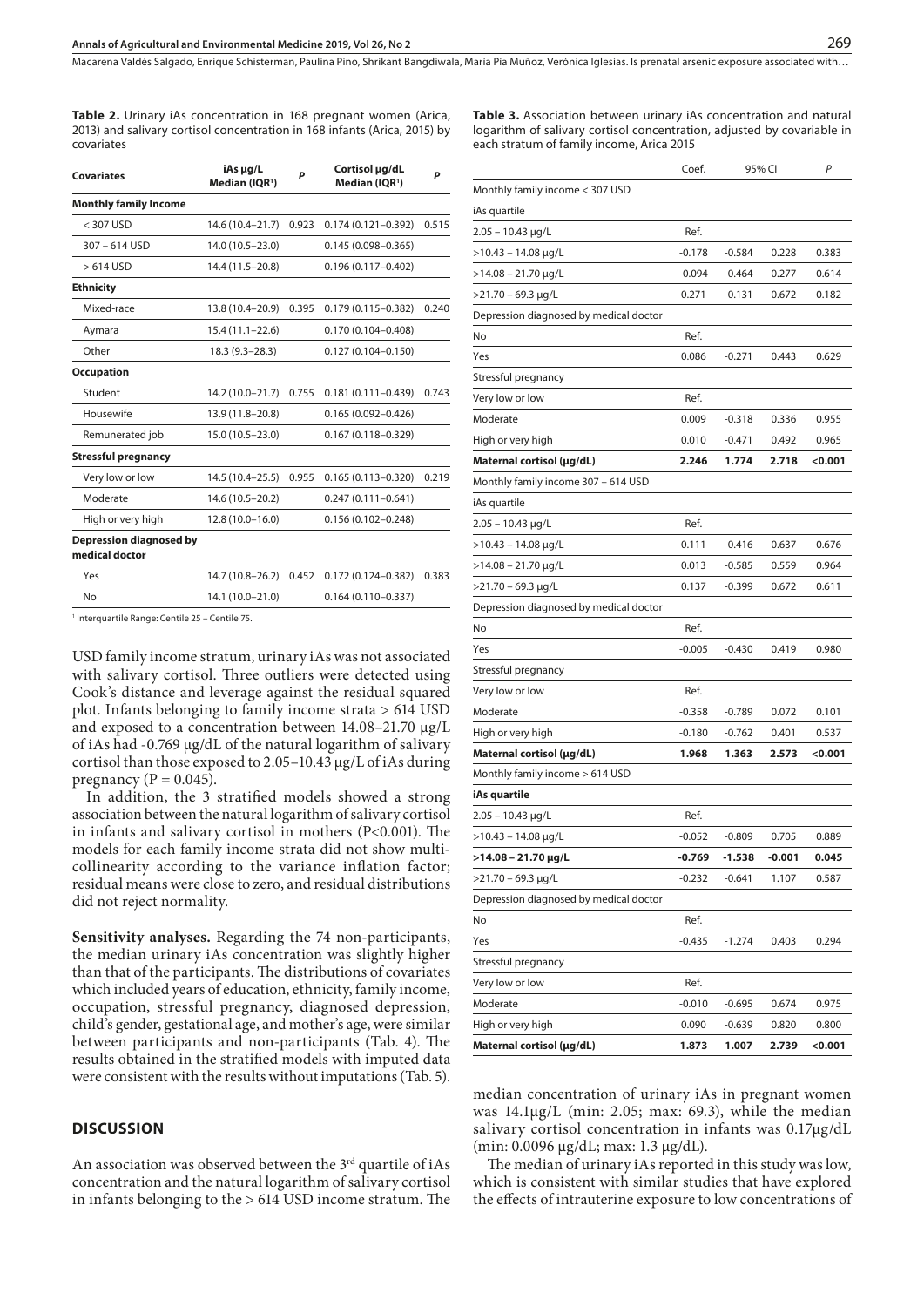**Table 5.** Coefficients of multiple regression including imputed data

Macarena Valdés Salgado, Enrique Schisterman, Paulina Pino, Shrikant Bangdiwala, María Pía Muñoz, Verónica Iglesias, Is prenatal arsenic exposure associated with...

**Table 4.** Characteristics of non-participants

| Covariates                                 | Non participants (n=74) |  |  |
|--------------------------------------------|-------------------------|--|--|
| Total urinary iAs µg/L (Median; IQR)       | 16.3; 12.1              |  |  |
| Years of education (Median; IQR)           | 12; 1                   |  |  |
| Ethnicity (% Mixed-race)                   | 60.0                    |  |  |
| Monthly family income (% <307 USD)         | 47.2                    |  |  |
| Occupation (% Housewife)                   | 54.7                    |  |  |
| Stressful pregnancy (%)                    | 81.8                    |  |  |
| Depression diagnosed by medical doctor (%) | 18.2                    |  |  |
| Gender (% women)                           | 47.3                    |  |  |
| Gestational age in weeks (Median; IQR)     | 39; 2                   |  |  |
| Mother's age (Median; IQR)                 | 26;8                    |  |  |
|                                            |                         |  |  |

arsenic. Davis et al. [24] reported a median of 3.1 μg/L with a range from 0.0–22.0 μg/L, and excluded organic arsenical species from the analysis to evaluate the effect of arsenic exposure during pregnancy and foetal growth.

Murine models have shown that exposure to 10 μg/L of iAs through water consumption during and after pregnancy causes adverse health effects in mothers and their offspring, especially with respect to neurodevelopment and adaptation to stress conditions [25]. In humans, prenatal As exposure has been associated with global DNA methylation in cord blood DNA, which suggests a potential mechanism of early-life As exposure and health outcomes later in life [26, 27].

Total urinary iAs concentration was used as a proxy for exposure, based on the assumptions that this measurement is correlated with intrauterine exposure [28, 29, 30], and that the exposure is steady throughout pregnancy. The latter assumption is supported by official records of heavy metal content of drinking water which show that arsenic levels in drinking water did not vary during the 2013–2015 period [31].

The range of salivary cortisol in children (0.034– 0.645 µg/dL) were wider than the values suggested by the manufacturer [32]. The sample in the current study differed from the sample used for reference values whose ages ranged from 2.5–5.5 years. According to a study by Watamura, the hypothalamus-pituitary-adrenal axis maturation develops even after the third year [33]. Age-dependency was confirmed in another study showing that younger children had higher basal cortisol concentrations [15]. In the presented study, cortisol differences by age were not significant, and were likely related to the age homogeneity of the sample.

To further study the effect of total urinary iAs in pregnancy, the sample in the current study was stratified into quartiles of monthly family income. The association between the third quartile of urinary iAs (reference group: first quartile) and the natural logarithm of salivary cortisol in infants, occurred at low concentrations of exposure (>14.08–21.70 μg/L), and only in the group of infants belonging the > 614 USD income stratum. Specifically, arsenic exposure did not explain cortisol variability by itself, but depended on family income.

It is suggest that the variability of cortisol concentration in infants of lower income strata (monthly family income <614USD) may be explained by the cortisol level in mothers and other detrimental unmeasured variables, such as violence, psychological adversities, traumatic experiences, or adverse working conditions [34, 35, 36]. On the other hand, in infants from higher-income families (monthly family income >614 USD), the variability of cortisol concentration was also

|                                        | Coef.    |          | 95%Cl    | Ρ       |
|----------------------------------------|----------|----------|----------|---------|
| Monthly family income < 307 USD        |          |          |          |         |
| iAs quartile                           |          |          |          |         |
| $2.05 - 10.43 \mu g/L$                 | Ref.     |          |          |         |
| >10.43 – 14.08 μg/L                    | $-0.167$ | $-0.519$ | 0.186    | 0.350   |
| $>$ 14.08 - 21.70 µg/L                 | $-0.068$ | $-0.386$ | 0.250    | 0.672   |
| >21.70 - 69.3 µg/L                     | 0.120    | $-0.221$ | 0.461    | 0.485   |
| Depression diagnosed by medical doctor |          |          |          |         |
| No                                     | Ref.     |          |          |         |
| Yes                                    | $-0.021$ | $-0.347$ | 0.304    | 0.898   |
| Stressful pregnancy                    |          |          |          |         |
| Very low or low                        | Ref.     |          |          |         |
| Moderate                               | $-0.019$ | $-0.315$ | 0.277    | 0.897   |
| High or very high                      | 0.108    | $-0.262$ | 0.477    | 0.564   |
| Maternal cortisol (µg/dL)              | 2.229    | 1.798    | 2.659    | < 0.001 |
| Monthly family income 307 - 614 USD    |          |          |          |         |
| iAs quartile                           |          |          |          |         |
| $2.05 - 10.43$ µg/L                    | Ref.     |          |          |         |
| $>$ 10.43 - 14.08 µg/L                 | 0.108    | $-0.322$ | 0.539    | 0.619   |
| >14.08 – 21.70 μg/L                    | 0.014    | -0.428   | 0.456    | 0.951   |
| >21.70 - 69.3 µg/L                     | 0.072    | $-0.366$ | 0.510    | 0.745   |
| Depression diagnosed by medical doctor |          |          |          |         |
| No                                     | Ref.     |          |          |         |
| Yes                                    | 0.015    | $-0.314$ | 0.344    | 0.928   |
| Stressful pregnancy                    |          |          |          |         |
| Very low or low                        | Ref.     |          |          |         |
| Moderate                               | $-0.224$ | $-0.567$ | 0.120    | 0.199   |
| High or very high                      | $-0.157$ | $-0.643$ | 0.329    | 0.523   |
| Maternal cortisol (µg/dL)              | 1.863    | 1.341    | 2.385    | < 0.001 |
| Monthly family income > 614 USD        |          |          |          |         |
| iAs quartile                           |          |          |          |         |
| $2.05 - 10.43$ µg/L                    | Ref.     |          |          |         |
| >10.43 – 14.08 μg/L                    | $-0.159$ | $-0.766$ | 0.446    | 0.596   |
| >14.08 – 21.70 μg/L                    | $-0.601$ | -1.169   | $-0.033$ | 0.039   |
| >21.70 - 69.3 µg/L                     | $-0.050$ | $-0.714$ | 0.613    | 0.878   |
| Depression diagnosed by medical doctor |          |          |          |         |
| No                                     | Ref.     |          |          |         |
| Yes                                    | $-0.509$ | $-1.244$ | 0.225    | 0.168   |
| Stressful pregnancy                    |          |          |          |         |
| Very low or low                        | Ref.     |          |          |         |
| Moderate                               | $-0.183$ | $-0.685$ | 0.319    | 0.464   |
| High or very high                      | 0.054    | -0.531   | 0.693    | 0.853   |
| Maternal cortisol (µg/dL)              | 1.705    | 0.978    | 2.432    | < 0.001 |

related to mothers' cortisol levels, but environmental factors such as the exposure to arsenic may become influential, i.e. environmental pollutants, such as arsenic, could explain the cortisol variability under special conditions when the individuals are not exposed to traumatic experiences or adverse conditions.

In the presented sample, monthly family income was neither associated with the iAs concentration nor with salivary cortisol. Interestingly, when exploring the association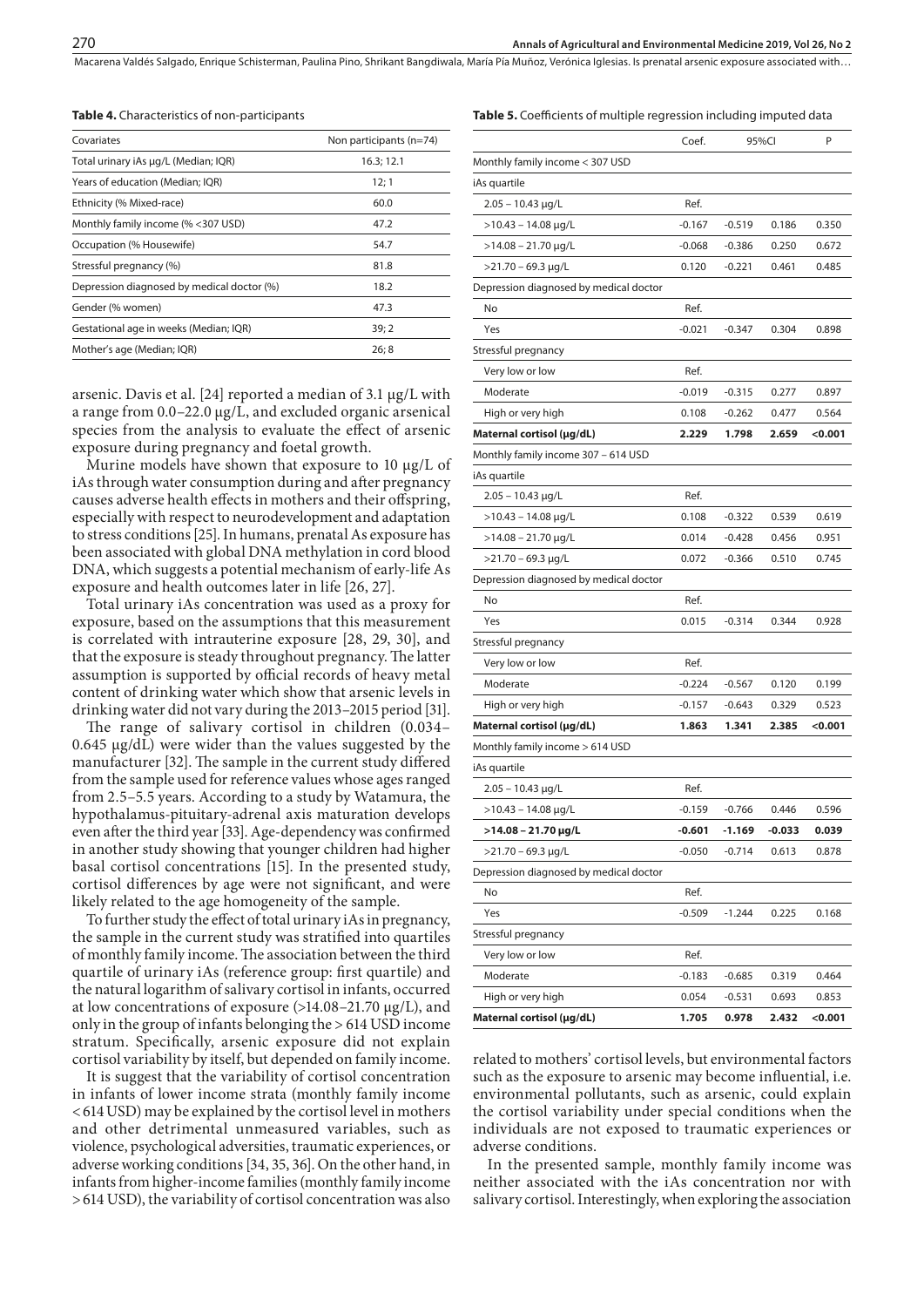of family income with other maternal outcomes, such as gestational diabetes, preeclampsia, low birth weight, preterm birth, postpartum depression, and mothers' diagnosed depression, it was noticed that those with lower income (monthly family income < 614 USD) had a higher prevalence of diagnosed depression (data not shown). This association could be a potential pathway that links socio-economic status with cortisol concentration in infants. Thus, mediators as mother health status – especially, mental health – should be considered in future research.

No association was found between cortisol concentrations in children or mothers who had had a stressful pregnancy. Nevertheless, the questions regarding stressful situations were based on self-perception and conceivable expectations, rather than objective facts, which may have led to an inflated frequency, hence biasing the association.

According to the literature, social stressors seem to be powerful factors that explain the variability of cortisol concentrations, [37]. Even with strong evidence of the effect of arsenic over corticosterone in experimental studies, replicating the same results in humans might be difficult considering unmeasured social factors. Based on mouse models, cortisol concentration might be higher in infants exposed to higher concentration of iAs, presumably exposed through drinking water during gestation; however, in the presented study it was not possible to estimate the influence of unmeasured traumatic experiences in the sample.

**Strengths and limitations of the study.** Sensitivity analysis showed the robustness of the obtained regression coefficients. Despite missing data on salivary cortisol, the association estimated on the stratified models were found in data without imputation (Tab. 3) and with imputation (Tab. 5). The characteristics of non-participants were similar to the characteristics of the obtained sample (Tab. 4), and although a selection bias due to losses during the follow-up was one of the limitations in this study, our missingness seemed to be random.

The DAG approach is one of the strengths of this study, which considers the causal network underlying the effect of arsenic on salivary cortisol. Using this approach, response to two aims was achieved: to incorporate the evidence based on mouse models, which gave biological plausibility to the authors' research question, and to develop an analytical strategy that recognizes confounding and mediating pathways and prevents over-fitting and selection bias [38]. The consideration of variables, such as cortisol in mothers, mother's depression, stress during pregnancy, and socio-economic status, was supported by the review of literature [18, 19, 21, 39].

The second strength on this study was the use of a data collection and measurement technique that is highly reproducible, implying that the results are reliable in the preanalytical and analytical phases. Both exposure and outcome variables were measured on continuous scales using highprecision analytical techniques, avoiding misclassification bias in the two main variables of this study.

There is no reference range for salivary cortisol concentration for infants, and few studies have assessed it longitudinally [12, 40]. In a cohort of Swedish infants, serum and salivary cortisol concentrations were assessed from birth to 12 months old. The results showed that variability of salivary cortisol concentrations increased each month, and achieved the higher variance at five months old (min: 0.1015 µg/dL; max: 23.59 µg/

dL). Furthermore, in an Argentinian cohort of newborns, serum and salivary cortisol levels were measured at birth and one month later. The authors noted a higher variability of values at birth, which decreased one-month later. Prior to the presented study, a pilot study was undertaken to calibrate the analytical technique and to explore the salivary cortisol concentration in a similar population. However, there is no assurance that the results obtained are conclusive regarding the cortisol range.

As previously noted, the dropouts that occurred during the follow-up represent a limitation of this study. Although sensitivity analysis with imputed data did not show important differences from the results with complete cases, the obtained results could be more accurate with a complete data set. With the presented sample size, the estimated error for the multiple linear regression coefficient was 0.113, assuming 80% of confidence.

One potential bias in this study was the information bias. Information for some variables, such as stressful pregnancies, was collected through self-reported questionnaire, and therefore susceptible to own perception or previous experiences. The pilot study attempted to minimize this research bias.

Socio-economic status was a latent variable in this study, but family income was used as a proxy, which could have introduced a misclassification bias. Moreover, the sample had little variability with respect to income. Future studies may consider taking a structural equation modeling approach [41], considering ethnicity, education, occupation, and income as factors behind the socio-economic status construct, and compare results with the current study. These variables are included in the conceptual framework for action on the social determinants of health to challenge health inequities [20].

#### **CONCLUSIONS**

This is the first study estimating the association between prenatal concentrations of iAs as a proxy of intrauterine exposure and concentrations of cortisol, as a biomarker of prenatal effect of arsenic exposure in infants aged 18–24 months. In this sample of infants, whose mothers attended public health centres, prenatal exposure to arsenic was associated with salivary cortisol (third quartile of iAs), only in infants belonging the highest income strata (> 614 USD). More studies are needed to confirm these preliminary results.

Although the level of exposure to iAs in this cohort was low, current evidence verifies the importance of studying the effects of exposure to low concentrations during critical periods of development. In humans, it is necessary to investigate the effects of low concentrations of arsenic, as well as other pollutants, during prenatal life and early childhood, given the impact of these exposures on medium and longterm health outcomes. The study of biomarkers, such as cortisol, is a fundamental area of environmental research given its contribution to our understanding of disease pathways, and the identification of vulnerable subgroups.

#### **REFERENCES**

1. Cantor KP, Lubin JH. Arsenic, internal cancers, and issues in inference from studies of low-level exposures in human populations. Toxicol Appl Pharmacol 2007; 222 (3): 252–257. 10.1016/j.taap.2007.01.026